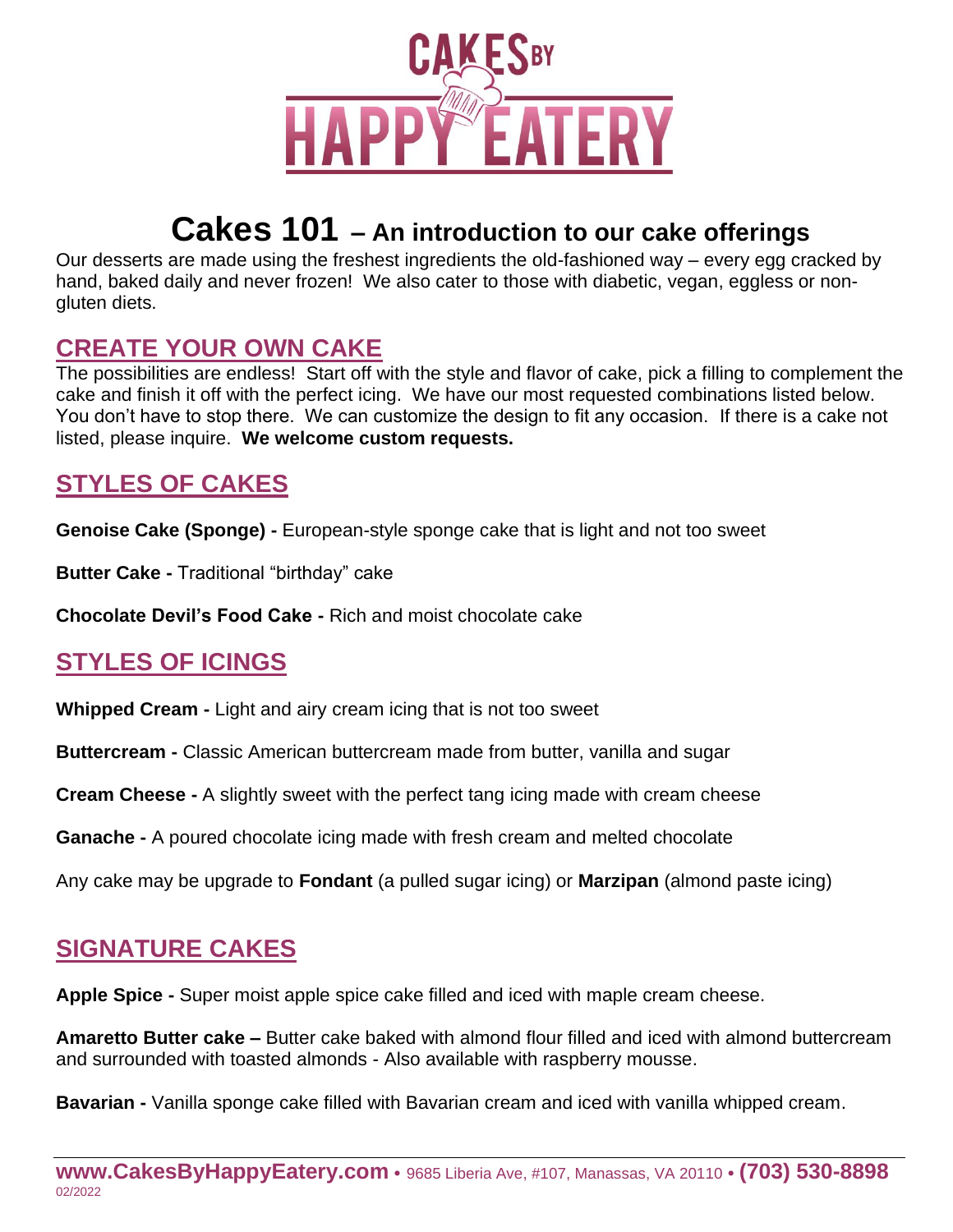

**Bavarian with Fresh Fruit -** Bavarian cream mixed with fresh strawberries, kiwi and/or other seasonal fruit between layers of vanilla sponge cake and topped with vanilla whipped cream.

**Blarney Stone –** A St. Patrick's Day favorite. Vanilla butter cake baked with toffee bits and pecans then finished with vanilla buttercream and topped with crushed pecans, plus a lucky shamrock.

**Boston Cream Pie -** Vanilla sponge cake with Bavarian cream enrobed with chocolate ganache and chocolate flakes on the side.

**Butter Cake -** Traditional "birthday" cake filled and topped with vanilla buttercream.

**Cannoli Cake -** Our scrumptious chocolate chip cannoli filling between vanilla sponge cake, frosted with vanilla whipped cream and topped with miniature cannoli (Also available with rum-infused cake).

**Caramel Apple -** Super moist apple spice cake filled and iced with dulce de leche icing.

**Caramel Macchiato -** Espresso baked sponge cake filled and iced with our luscious caramel mousse then finished with our special vanilla crumbs and chocolate coffee beans.

**Carrot Cake -** A super moist, spiced carrot cake finished with cream cheese frosting (Also available with nuts and raisins).

**Cheesecake -** Ultra smooth and creamy vanilla cheesecake, topped with your choice of fresh fruit, chocolate ganache, strawberry preserves or just plain. Additional cheesecake flavors include: apple crumb, cappuccino, chocolate, cookies & cream, peanut butter, pumpkin spice, strawberry, and more.

**Coconut Mango -** Vanilla sponge cake filled with our tropical mango mousse and coconut shavings then iced with more mango mousse and surrounded with more coconut shavings.

**Confetti Cake –** A childhood favorite! Vanilla butter cake baked with colorful "confetti" then filled and iced with vanilla buttercream or upgrade to cream cheese icing.

**Cookie Cake –** A giant 10" chocolate chunk cookie – other cookie flavors available.

**Dulce de Leche -** Vanilla sponge cake filled and iced with a luscious caramel whipped cream then finished with our vanilla crumbs and caramel drizzle – also available with chocolate or mocha cakes.

**Fresh Fruit with Whipped Cream -** Whipped cream mixed with fresh strawberries, kiwi and/or other seasonal fruit between layers of vanilla sponge cake and topped with vanilla whipped cream.

**Fruit Cocktail -** Fruit cocktail between layers of vanilla sponge cake and topped with vanilla whipped cream.

**Guava -** Vanilla sponge cake with our tropical guava mousse filling and icing.

**www.CakesByHappyEatery.com** • 9685 Liberia Ave, #107, Manassas, VA 20110 • **(703) 530-8898** 02/2022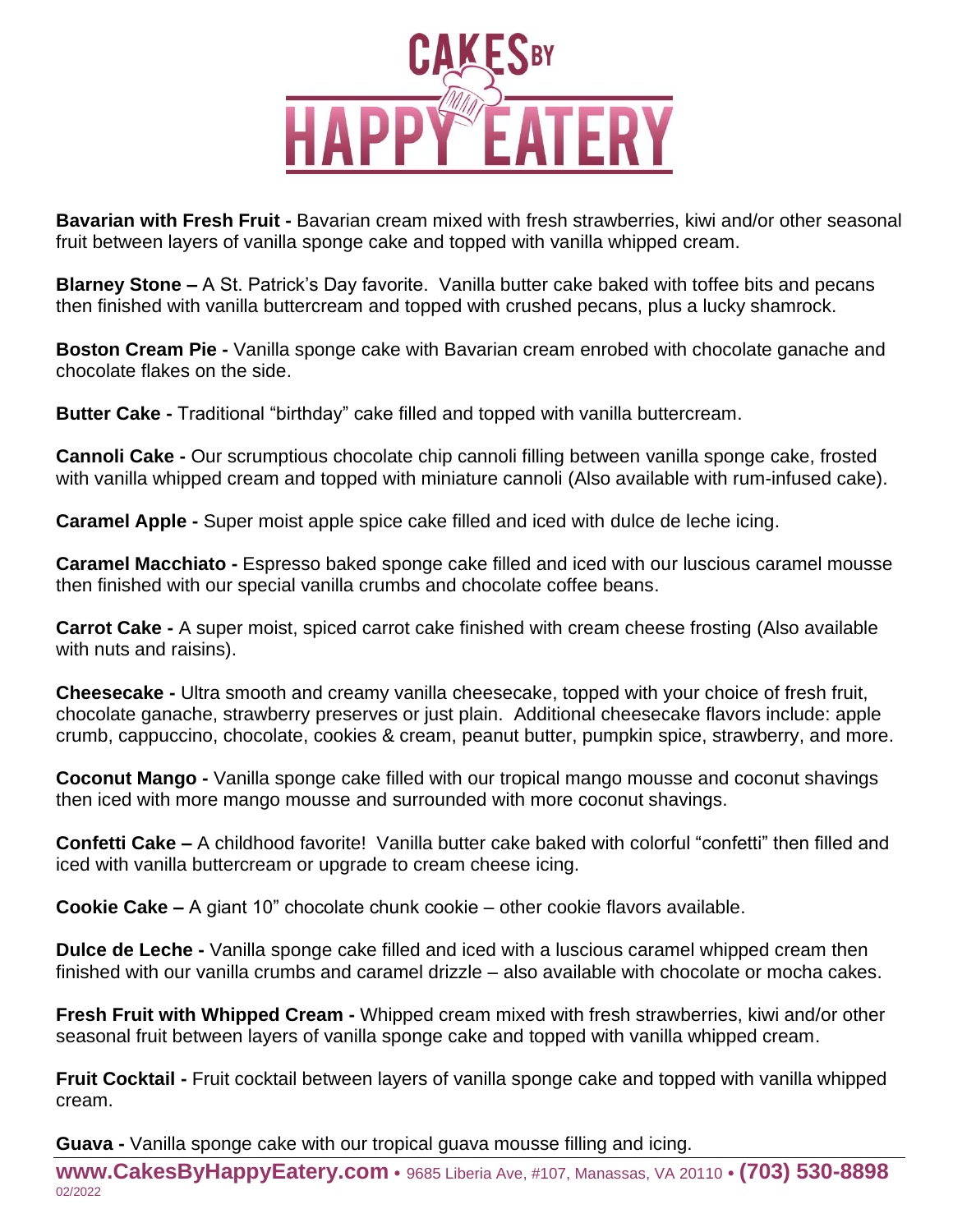

**Hummingbird Cake –** A Southern favorite. A pineapple-banana spice cake baked with pecans, frosted with vanilla cream cheese icing and topped with more pecans.

**Ice Cream Cake –** The only cake that we freeze! Vanilla or chocolate cake with your choice of ice cream. Most popular selections are vanilla, chocolate, strawberries, or cookies n' cream. The cakes can be decorated just like our other cake selections – whipped cream, butter cream, or fondant.

**Italian Nut Cake (Italian Cheese Cake) -** This butter cake is baked with pecans and coconut then finished with cream cheese frosting, coconut flakes and pecans.

**Italian Rum Cake -** Vanilla sponge cake brushed with rum syrup, layered with Chantilly cream, iced with vanilla whipped cream icing, then adorned with toasted almond slices on the side.

**King Cake (seasonal) -** Traditional New Orleans style cake used for the Mardi Gras festivities. A light and sweet Danish style cake with poured sugar icing then decorated in the traditional colors of purple, green and gold. 9" ring serves 10-12.

**Lemon Meringue Cake -** Vanilla sponge cake filled with lemon Bavarian then iced with meringue and toasted golden brown.

**Lemon Raspberry Delight -** Raspberry mousse nestled between layers of lemon sponge cake and covered with a rich lemon buttercream then topped with candied lemons and fresh raspberries.

**Luscious Lemon -** Layers of delightful lemon sponge cake with lemon Bavarian filling iced with a zesty lemon whipped cream.

**Luscious Lemon Extreme -** Rich lemon butter cake with lemon Bavarian filling and a decadent lemon buttercream icing.

**Mango Madness -** Vanilla sponge cake filled with mango puree and covered with mango mousse.

**Mango Madness Extreme -** Vanilla sponge cake filled with mango puree and fresh strawberries then covered with mango mousse and topped off with more fresh strawberries.

**Marble Butter Cake –** Swirls of chocolate in the vanilla butter cake filled with vanilla buttercream and iced with marble buttercream.

**Mocha Truffle -** Espresso baked sponge cake with a rich mocha whipped cream surrounded with toasted almonds.

**Napoleon Cake -** Thin layers of crisp pastry alternated with creamy vanilla custard and topped with poured sugar icing with chocolate accents.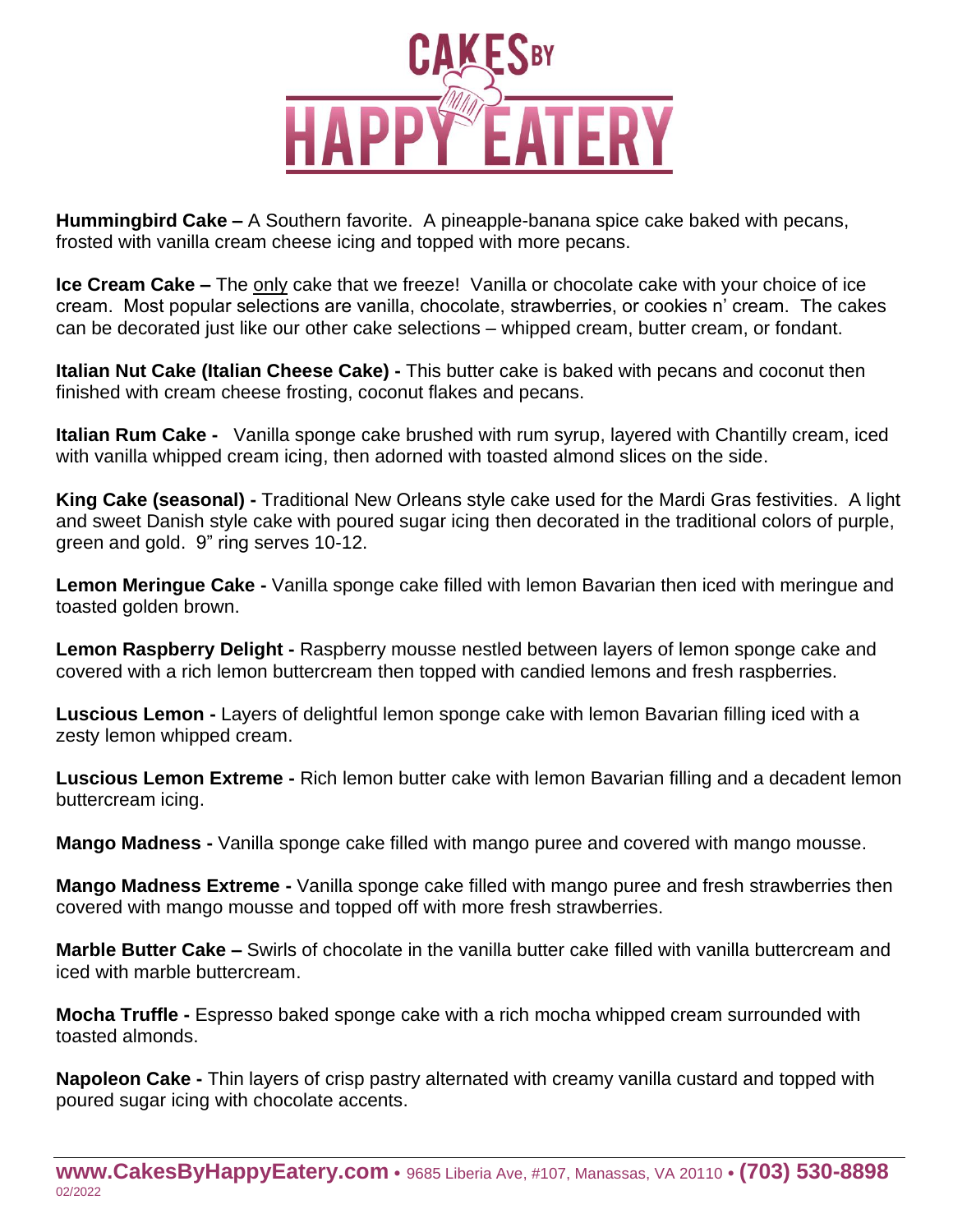

**Orange Creamsicle -** Vanilla butter cake with layers of our creamy orange icing.

**Peaches n' Cream –** Peaches and cream with vanilla sponge cake and topped with whipped cream.

**Piña Colada -** Crushed pineapple and shaved coconut filled in a vanilla sponge cake and topped with whipped cream then covered with coconut shavings.

**Pineapple Upside Down Cake –** Caramelized pineapple slices atop of a rich buttery cake –no filling/icing needed – one size only  $-10"$  – serves  $12+/$ .

**Pistachio -** Pistachio sponge cake with a layer of pistachio Chantilly cream and crushed pistachios then topped with vanilla whipped cream – Also available as a Pistachio Butter Cake.

**Pumpkin Roll (seasonal) –** Rolled pumpkin spiced sponge cake with cream cheese filling and icing - (serves 8+).

**Pumpkin Spice (seasonal) –** Rich and moist pumpkin cake enhanced with our fall spice blend then filled and topped with cream cheese icing (Also available as pumpkin sponge for a lighter version).

**Raspberry Amaretto Sponge -** Vanilla sponge cake layered with raspberry mousse and topped with amaretto whipped cream and almonds on the side. Also available with Amaretto Butter Cake.

**Raspberry Mousse -** Vanilla sponge cake layered with raspberry mousse and iced with vanilla whipped cream.

**Simply Strawberry -** Strawberry sponge cake layered with strawberry mousse and fresh strawberries, iced with vanilla whipped cream then topped with more strawberries.

**Strawberry Shortcake -** Vanilla sponge cake with a layer of fresh strawberries and whipped cream surrounded by ladyfingers and topped with whole strawberry preserves.

**Strawberry Torte -** Vanilla sponge cake filled with strawberry mousse and topped with vanilla whipped cream – also available with strawberry mousse and fresh strawberries as an upgrade.

**Tiramisu -** Vanilla sponge cake infused with espresso between layers of rich mascarpone filling and surrounded by ladyfingers then dusted with cocoa.

**Tres Leches -** Vanilla sponge cake brushed with a sweet cream mixture then topped with whipped cream - Also available with a layer of strawberry mousse, fresh fruit whipped cream, or fruit cocktail.

**Tropical Pineapple Paradise -** Candied pineapples with whipped cream nestled between layers of vanilla sponge cake and topped with whipped cream – Also available as Pina Colada.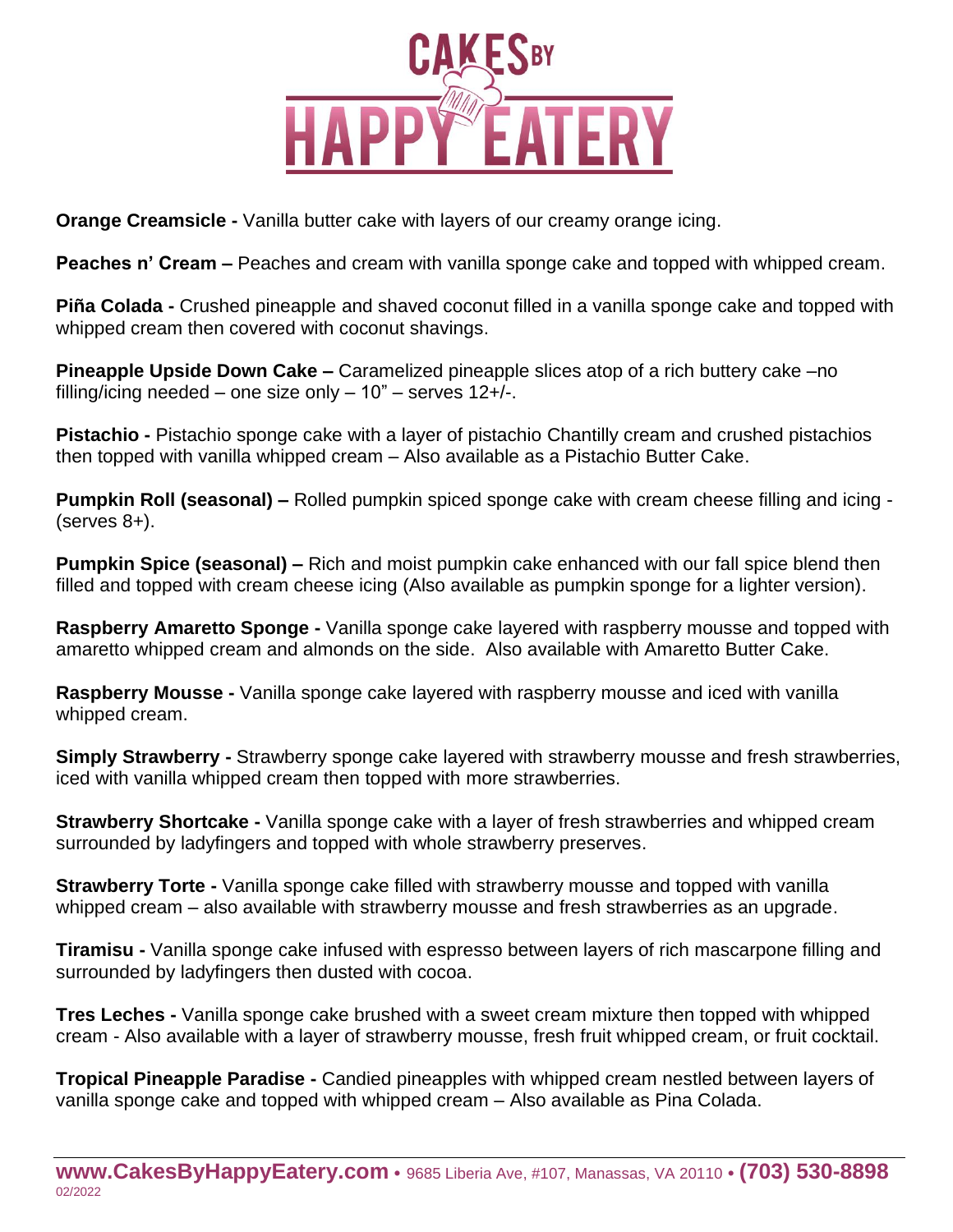

## **CHOCOLATE LOVERS SERIES**

**Brownie Extreme -** Rich brownie cake with a decadent chocolate buttercream icing – one size – 10".

**Chocolate Bavarian -** Decadent chocolate Bavarian between layers of chocolate sponge cake and topped with chocolate buttercream.

**Chocolate Black Forest -** Chocolate sponge cake with a cherry filling, iced with chocolate whipped cream, covered in chocolate sprinkles/garnished with cherries.

**Chocolate Cappuccino -** Rich devil's food cake with creamy coffee icing with a hint of cinnamon and topped with chocolate mocha beans .

**Chocolate Doberge Cake -** A taste of Louisiana combining thin layers of vanilla sponge cake and chocolate Bavarian then enrobed in chocolate ganache - Also available as Lemon Doberge with vanilla cake and lemon Bavarian layers topped with lemon buttercream and lemon glaze.

**Chocolate Devil's Food –** Rich chocolate cake with chocolate buttercream filling and icing.

**Chocolate Dulce de Leche -** Rich devil's food cake with a luscious caramel mousse filling and icing, chocolate flakes on the side and caramel drizzles – Also available in chocolate sponge.

**Chocolate Hazelnut -** Chocolate sponge cake with layers of roasted hazelnut mousse and candied hazelnuts, iced with chocolate whipped cream, chocolate flakes on the side and crushed hazelnuts.

**Chocolate Mousse -** Chocolate sponge cake layered with a rich chocolate mousse filling and icing.

**Chocolate Temptation -** Chocolate sponge cake filled with a rich chocolate mousse then covered with our special dark chocolate ganache.

**Cookies & Cream –** Chocolate devil's food cake with a decadent cookies and cream filling then iced with rich chocolate buttercream – Also available in chocolate sponge.

**Devil's Food Dulce de Leche –** Chocolate devil's food cake with a dulce de leche filling and icing, then adorned with chocolate and caramel drizzles.

**German Chocolate -** Chocolate sponge cake with layers of coconut pecan praline and rich chocolate buttercream and topped with more coconut pecan praline.

**Hot Chocolate -** Chocolate devil's food, smores filling and cinnamon whipped cream.

**Mint Chocolate Chip -** Chocolate sponge cake filled with our scrumptious mint Chantilly cream and chocolate chips enrobed in chocolate ganache and topped with mint chocolate candies.